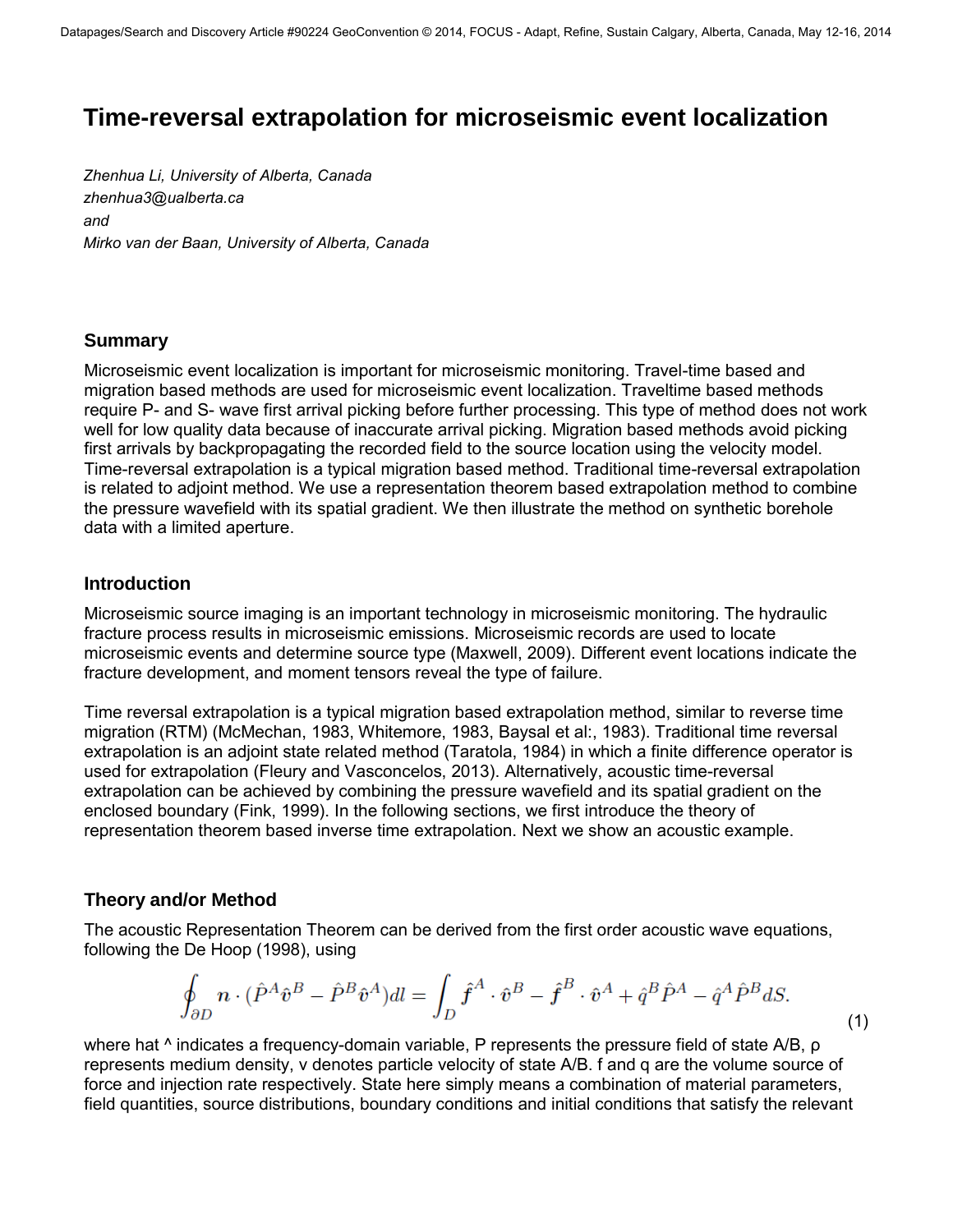wave equations (van Manen et al., 2006a). Equation (1) is usually called convolution type of representation theorem. It is used for forward extrapolation.

For back extrapolation, we usually use correlation type of representation theorem by time-reversing the wavefield of one state, to get

$$
\oint_{\partial D} n \cdot (\hat{P}^{A*} \hat{v}^B + \hat{P}^B \hat{v}^{A*}) dl = \int_D \hat{f}^{A*} \cdot \hat{v}^B + \hat{f}^B \cdot \hat{v}^{A*} + \hat{q}^B \hat{P}^{A*} + \hat{q}^{A*} \hat{P}^B dS. \tag{2}
$$

where conjugate in frequency domain represents time reversal in time domain. Then by assuming one state as the Green's state, we will get the time-reversal extrapolation formula, given by

$$
\hat{P}^*(r^B, r^A) + \oint_D \hat{G}(r^B, r)\hat{q}^* dS = \oint_{\partial D} n \cdot (\hat{G}(r^B, r)\frac{1}{i\omega\rho}\nabla \hat{P}^*(r, r^A) + \hat{P}^*(r, r^A)\frac{1}{i\omega\rho}\nabla \hat{G}(r^B, r))dl,
$$
\n(3)

We can see that both the pressure wavefield and its spatial gradient on the boundary are combined to back extrapolate the wavefield to the source location. For the acoustic case, the spatial gradient of the pressure wavefield is proportional to the particle velocity.

#### **Example**

To better understand the method, we create an infinite homogeneous model with velocity of 3000 m/s. The velocity model is shown in Figure 1. The receivers are in a deviated borehole, as denoted by the upside-down triangles, while the source is explosive modeled with a Ricker wavelet with a peak frequency of 30HZ. Both the pressure and particle velocities in the horizontal and vertical directions are measured in each receiver.



Figure 1 Homogeneous velocity model. Blue cross represents explosive monopole source. Red upside-down triangles represent receivers, which measure pressure and the particle velocities in the horizontal and vertical directions.

Recorded data are spatially sparse and noise contaminated, so we add white noise to the synthetic pressure data and both particle velocities. The signal-to-noise ratio is 0.5. The data are shown in Figure 2, which are highly noise contaminated. The microseismic event is barely visible between 0.125s to 0.17s, highlighted by the red boxes.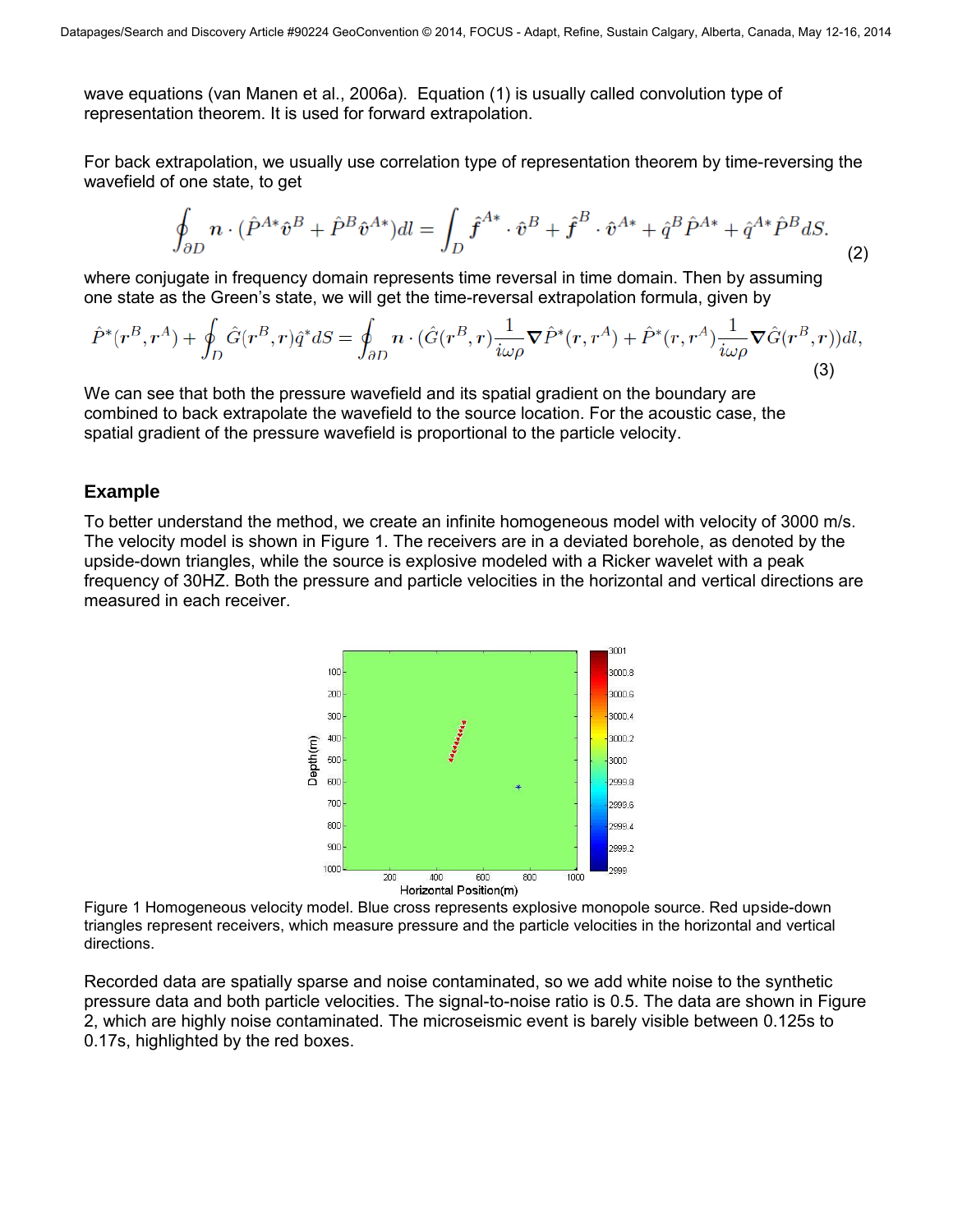

Figure 2 Synthetic data for the homogeneous model including pressure field and two components of the particle velocity field. Data are noise contaminated and sparsely sampled in space. Microseismic event highlighted by the red boxes.



Figure 3 Comparison of three data combinations. Left panel: pressure wavefield only; middle panel: particle velocity wavefields only; right panel : pressure field and both particle velocities. The ghost locations exist in the first two cases, while energy focuses only at true source location when combining all data.

Figure 3 shows the comparison of the back extrapolation results when we apply three different combinations of the total field. The collapsed source location is not perfectly focused because of artifacts from noise and the limited borehole aperture. It can be seen that when we only use pressure field (left), there are two points denoted by two circles in the figure. One is the true source location whereas the other one is ghost location focusing. There is no way to distinguish between them because they have the same phase and similar energy. A similar phenomenon happens when we use both components of the particle velocity field without the pressure wavefield (middle). We find again two possible source locations but with opposite polarities. When we combine all three fields, the ghost image disappears and only the true source location remains. Also, noise artifacts are more suppressed than for the former cases. The true location is easily recognized as it has the peak focusing amplitude.

## **Conclusions**

In this abstract, we introduce a new migration based microseismic event localization method. Representation-theorem-based time-reversal extrapolation offers much promise for obtaining microseismic event locations without the need to first pick individual arrivals, in particular if both the pressure wavefield and its spatial gradients are available. Future investigations will focus on more realistic elastic representation-theorem-based time-reversal extrapolation.